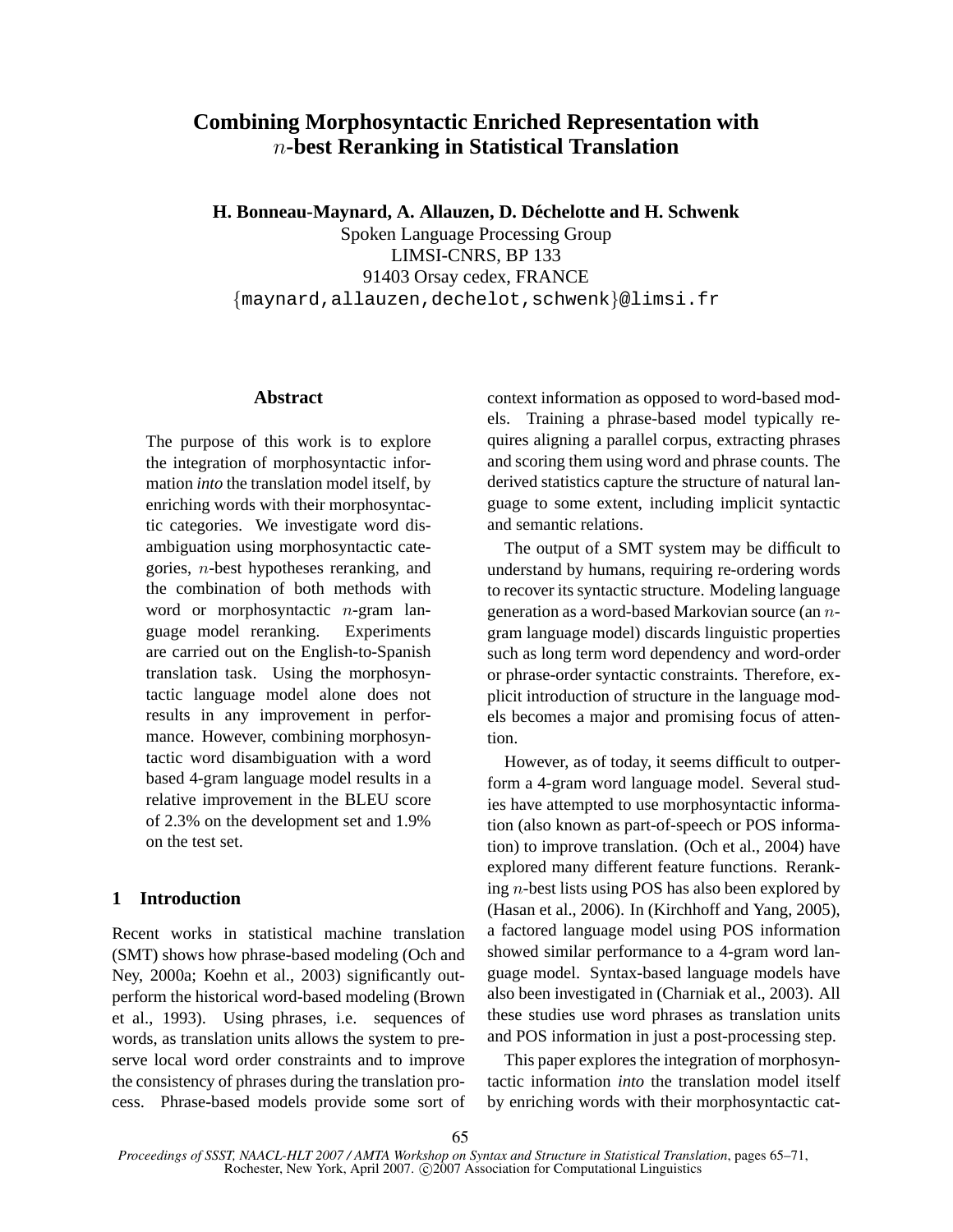egories. The same idea has already been applied in (Hwang et al., 2007) to the Basic Travel Expression Corpus (BTEC). To our knowledge, this approach has not been evaluated on a large realword translation problem. We report results on the TC-STAR task (public European Parliament Plenary Sessions translation). Furthermore, we propose to combine this approach with classical  $n$ -best list reranking. Experiments are carried out on the English-to-Spanish task using a system based on the publicly available *Moses* decoder.

This paper is organized as follows: In Section 2 we first describe the baseline statistical machine translation systems. Section 3 presents the considered task and the processing of the corpora. The experimental evaluation is summarized in section 4. The paper concludes with a discussion of future research directions.

## **2 System Description**

The goal of statistical machine translation is to produce a target sentence e from a source sentence f. Among all possible target language sentences the one with the highest probability is chosen. The use of a maximum entropy approach simplifies the introduction of several additional models explaining the translation process:

$$
\mathbf{e}^* = \arg \max_{e} \Pr(\mathbf{e}|\mathbf{f})
$$
  
= 
$$
\arg \max_{e} \{ \exp(\sum_{i} \lambda_i h_i(\mathbf{e}, \mathbf{f})) \} (1)
$$

where the feature functions  $h_i$  are the system models characterizing the translation process, and the coefficients  $\lambda_i$  act as weights.

## **2.1 Moses decoder**

 $Moses<sup>1</sup>$  is an open-source, state-of-the-art phrasebased decoder. It implements an efficient beamsearch algorithm. Scripts are also provided to train a phrase-based model. The popular Giza++ (Och and Ney, 2000b) tool is used to align the parallel corpora.

The baseline system uses 8 feature functions  $h_i$ , namely phrase translation probabilities in both directions, lexical translation probabilities in both directions, a distortion feature, a word and a phrase penalty and a trigram target language model. Additional features can be added, as described in the following sections. The weights  $\lambda_i$  are typically optimized so as to maximize a scoring function on a development set (Och and Ney, 2002).

The moses decoder can output  $n$ -best lists, producing either distinct target sentences or not (as different segmentations may lead to the same sentence). In this work, distinct sentences were always used.

These  $n$ -best lists can be rescored using higher order language models (word- or syntactic-based). There are two ways to carry out the rescoring: one, by replacing the language model score or by adding a new feature function; two, by performing a loglinear interpolation of the language model used for decoding and the new language model. This latter approach was used in all the experiments described in this paper. The set of weights is systematically re-optimized using the algorithm presented below.

## **2.2 Weight optimization**

A common criterion to optimize the coefficients of the log-linear combination of feature functions is to maximize the BLEU score (Papineni et al., 2002) on a development set (Och and Ney, 2002). For this purpose, the public numerical optimization tool *Condor* (Berghen and Bersini, 2005) is integrated in the following iterative algorithm:

- 0. Using good general purpose weights, the Moses decoder is used to generate 1000-best lists.
- 1. The 1000-best lists are reranked using the current set of weights.
- 2. The current hypothesis is extracted and scored.
- 3. This BLEU score is passed to *Condor*, which either computes a new set of weights (the algorithm then proceeds to step 1) or detects that a local maxima has been reached and the algorithm stops iterating.

The solution is usually found after about 100 iterations. It is stressed that the  $n$ -best lists are generated only once and that the whole tuning operates only on the n-best lists.

<sup>1</sup> http://www.statmt.org/moses/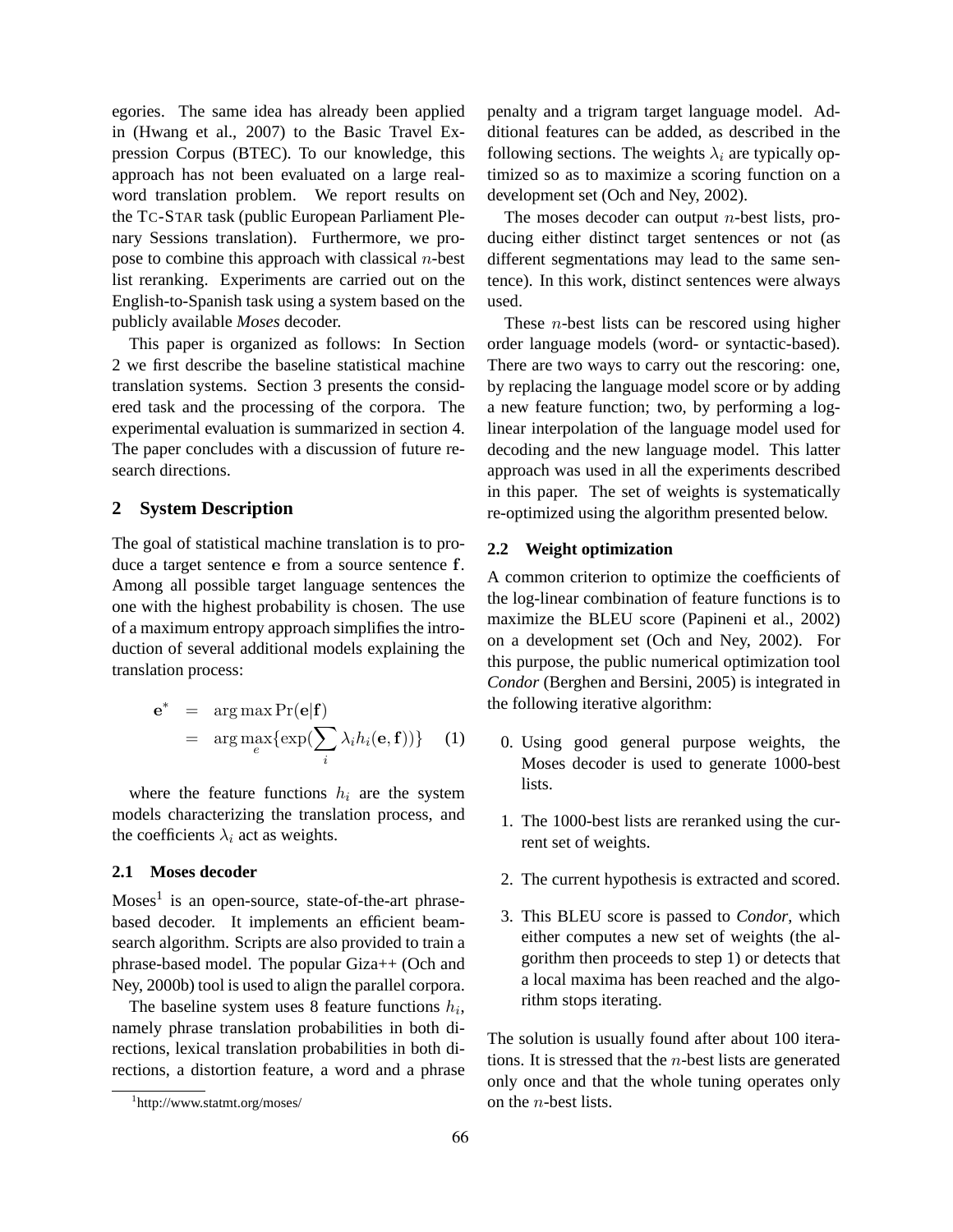English: I<sub>PP</sub> declare<sub>VVP</sub> resumed<sub>VVD</sub> the<sub>DT</sub> session<sub>NN</sub> of<sub>IN</sub> the<sub>DT</sub> European<sub>NP</sub> Parliament<sub>NP</sub>

Spanish: declaro $V_{Lfin}$  reanudado $V_{Ladj}$  el<sub>ART</sub> perodo<sub>NC</sub> de<sub>PREP</sub> sesiones<sub>NC</sub>  $del_{PDEL}$  Parlamento<sub>NC</sub> Europeo<sub>ADJ</sub>

Figure 1: Example of POS-tag enriched bi-text used to train the translation models

#### **2.3 POS disambiguation**

It is well-known that syntactic structures vary greatly across languages. Spanish, for example, can be considered as a highly inflectional language, whereas inflection plays only a marginal role in English.

POS language models can be used to rerank the translation hypothesis, but this requires tagging the  $n$ -best lists generated by the SMT system. This can be difficult since POS taggers are not well suited for ill-formed or incorrect sentences. Finding a method in which morphosyntactic information is used directly in the translation model could help overcome this drawback but also takes account for the syntactic specificities of both source and target languages. It seems likely that the morphosyntactic information of each word will be useful to encode linguistic characteristics, resulting in a sort of word disambiguation by considering its morphosyntactic category. Therefore, in this work we investigate a translation model which enriches every word with its syntactic category. The enriched translation units are a combination of the original word and the POS tag, as shown in Figure 1. The translation system takes a sequence of enriched units as inputs and outputs. This implies that the test data must be POS tagged before translation. Likewise, the POS tags in the enriched output are removed at the end of the process to provide the final translation hypothesis which contain only a word sequence. This approach also allows to carry out a  $n$ -best reranking step using either a word-based or a POS-based language model.

## **3 Task, corpus and tools**

The experimental results reported in this article were obtained in the framework of an international evaluation organized by the European  $T_{C-STAR}$  project<sup>2</sup> in February 2006. This project is envisaged as a long-term effort to advance research in all core technologies for speech-to-speech translation.

The main goal of this evaluation is to translate public European Parliament Plenary Sessions (EPPS). The training material consists of the summary edited by the European Parliament in several languages, which is also known as the Final Text Editions (Gollan et al., 2005). These texts were aligned at the sentence level and they are used to train the statistical translation models (see Table 1 for some statistics).

|                       | Spanish                   | English |  |
|-----------------------|---------------------------|---------|--|
|                       | Whole parallel corpus     |         |  |
| <b>Sentence Pairs</b> | 1.2M                      |         |  |
| Total # Words         | 34.1M                     | 32.7M   |  |
| Vocabulary size       | 129k                      | 74k     |  |
|                       | Sentence length $\leq 40$ |         |  |
| <b>Sentence Pairs</b> | 0.91M                     |         |  |
| Total # Words         | 18.5M                     | 18.0M   |  |
| Word vocabulary       | 104k                      | 71k     |  |
| POS vocabulary        | 69                        | 59      |  |
| Enriched units vocab. | 115k                      | 77.6k   |  |

Table 1: Statistics of the parallel texts used to train the statistical machine translation system.

Three different conditions are considered in the TC-STAR evaluation: translation of the Final Text Edition (*text*), translation of the transcriptions of the acoustic development data (*verbatim*) and translation of speech recognizer output (*ASR*). Here we only consider the *verbatim* condition, translating from English to Spanish. For this task, the development and test data consists of about 30k words. The test data is partially collected in the Spanish parliament. This results in a small mismatch between development and test data. Two reference translations are provided. The scoring is case sensitive and includes punctuation symbols.

<sup>&</sup>lt;sup>2</sup>http://www.tc-star.org/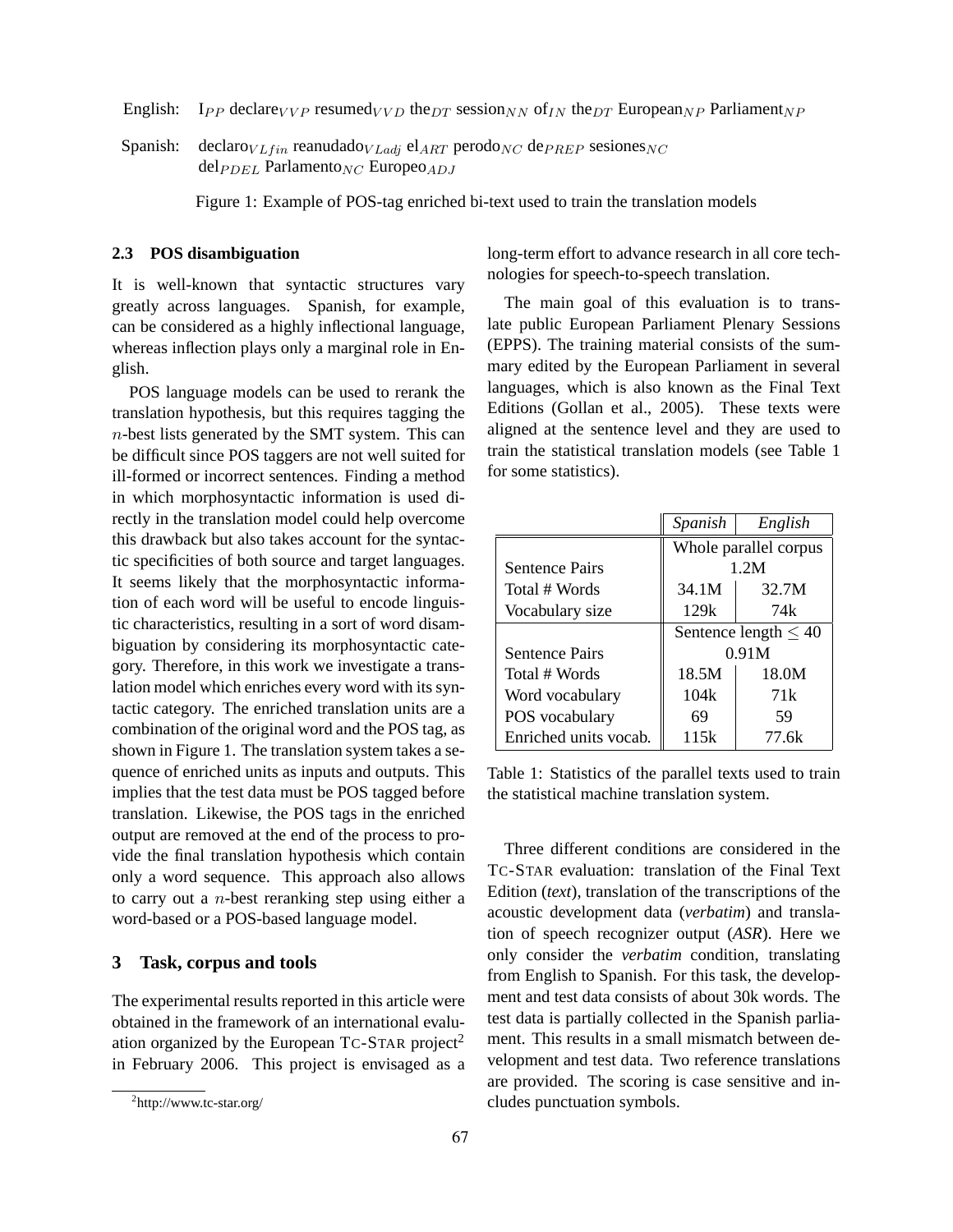## **3.1 Text normalization**

The training data used for normalization differs significantly from the development and test data. The Final Text Edition corpus follows common orthographic rules (for instance, the first letter of the word following a full stop or a column is capitalized) and represents most of the dates, quantities, article references and other numbers in digits. Thus the text had to be "true-cased" and all numbers were verbalized using in-house language-specific tools. Numbers are not tagged as such at this stage; this is entirely left to the POS tagger.

## **3.2 Translation model training corpus**

Long sentences (more than 40 words) greatly slow down the training process, especially at the alignment step with Giza++. As shown in Figure 2, the histogram of the length of Spanish sentences in the training corpus decreases steadily after a length of 20 to 25 words, and English sentences exhibit a similar behavior. Suppressing long sentences from the corpus reduces the number of aligned sentences by roughly 25% (see Table 1) but speeds the whole training procedure by a factor of 3. The impact on performance is discussed in the next section.



Figure 2: Histogram of the sentence length (Spanish part of the parallel corpus).

## **3.3 Language model training corpus**

In the experiments reported below, a trigram word language model is used during decoding. This model is trained on the Spanish part of the parallel corpus using only sentences shorter than 40 words (total of 18.5M of language model training data). Second pass language models were trained on all available monolingual data (34.1M words).

## **3.4 Tools**

POS tagging was performed with the *TreeTagger* (Schmid, 1994). This software provides resources for both of the considered languages and it is freely available. *TreeTagger* is a Markovian tagger that uses decision trees to estimate trigram transition probabilities. The English version is trained on the PENN treebank corpus<sup>3</sup> and the Spanish version on the *CRATER* corpus.<sup>4</sup>

Language models are built using the SRI-LM toolkit (Stolcke, 2002). Modified Knesser-Ney discounting was used for all models. In (Goodman, 2001), a systematic description and comparison of the usual smoothing methods is reported. *Modified Knesser-Ney* discounting appears to be the most efficient method.

#### **4 Experiments and Results**

Two baseline English-to-Spanish translation models were created with Moses. The first model was trained on the whole parallel text – note that sentences with more than 100 words are excluded by Giza++. The second model was trained on the corpus using only sentences with at most 40 words. The BLEU score on the development set using good general purpose weights is 48.0 for the first model and 47.0 for the second. Because training on the whole bi-text is much slower, we decided to perform our experiments on the bi-texts restricted to the "short" sentences.

## **4.1 Language model generation**

The reranking experiments presented below use the following language models trained on the Spanish part of the whole training corpus:

- word language models,
- POS language model,
- POS language model, with a stop list used to remove the 100 most frequent words (POSstop100 LM),
- language model of enriched units.

<sup>3</sup> http://www.cis.upenn.edu/ treebank

<sup>4</sup> http://www.comp.lancs.ac.uk/linguistics/crater/corpus.html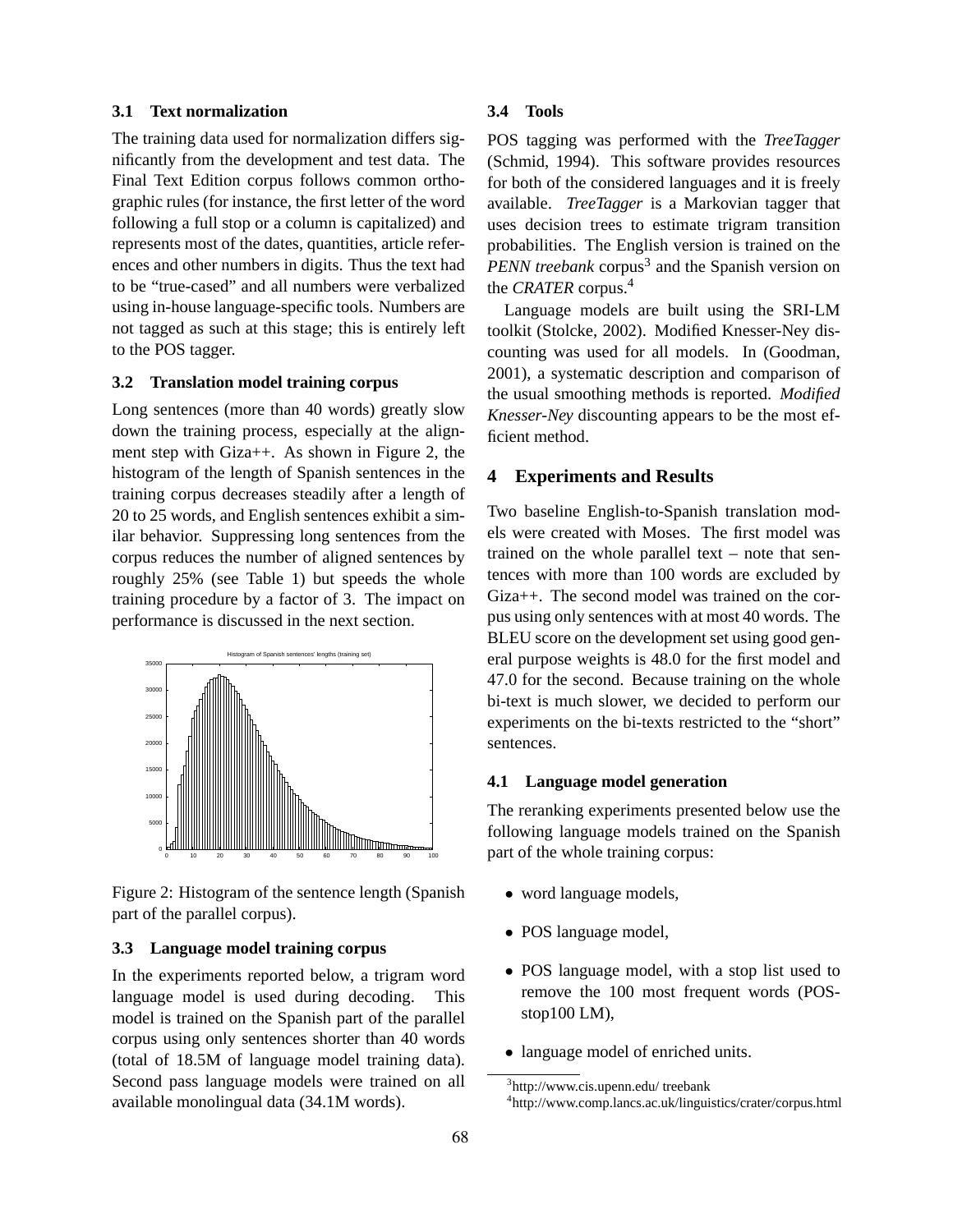| Enelish:        | you will be aware President that over the last few sessions in Strasbourg       |
|-----------------|---------------------------------------------------------------------------------|
| Baseline:       | usted sabe que el Presidente <i>durante los últimos sesiones</i> en Estrasburgo |
| Enriched units: | usted sabe que el Presidente en los últimos períodos de sesiones en Estrasburgo |
|                 | English :  in this house there might be some recognition                        |
| Baseline:       | en esta asamblea no puede ser un cierto reconocimiento                          |
| Enriched units: | en esta asamblea <i>existe un cierto reconocimiento</i>                         |

Figure 3: Comparative translations using the baseline word system and the enriched unit system.

For each of these four models, various orders were tested  $(n = 3, 4, 5)$ , but in this paper we only report those orders that yielded the greatest improvements. POS language models were obtained by first extracting POS sequences from the previously POStagged training corpus and then by estimating standard back-off language models.

As shown in Table 1, the vocabulary size of the word language model is 104k for Spanish and 74k for English. The number of POS is small: 69 for Spanish and 59 for English. We emphasize that the tagset provided by *TreeTagger* does include neither gender nor number distinction. The vocabulary size of the enriched-unit language model is 115k for Spanish and 77.6k for English. The syntactical ambiguity of words is low: the mean ambiguity ratio is 1.14 for Spanish and 1.12 for English.

#### **4.2 Reranking the word** n**-best lists**

The results concerning reranking experiments of the  $n$ -best lists provided by the translation model based on *words as units* are summarized in Table 2. The baseline result, with trigram word LM reranking, gives a BLEU score of 47.0 (1rst row). From the  $n$ -best lists provided by this translation model, we compared reranking performances with different target language models. As observed in the literature, an improvement can be obtained by reranking with a 4-gram word language model (47.0  $\rightarrow$  47.5, 2d row). By post-tagging this *n*-best list, a POS language model reranking can be performed. However, reranking with a 5-gram POS language model alone does not give any improvement from the baseline (BLEU score of 46.9, 3rd row). This result corresponds to known work in the literature (Kirchhoff and Yang, 2005; Hasan et al., 2006), when using POS only as a post-processing step during reranking. As suggested in section 2.3, this lack of performance can be due to the fact that the tagger is not able to provide a usefull tagging of sentences included in the  $n$ -best lists. This observation is also available when reranking of the word  $n$ -best is done with a language model based on enriched units (BLEU score of 47.6, not reported in Table 2).

## **4.3 POS disambiguation and reranking**

The results concerning reranking experiments of the  $n$ -best lists provided by the translation model based on *enriched units* are summarized in Table 3. Using a trigram language model of enriched translation units leads to a BLEU score of 47.4, a 0.4 increase over the baseline presented in section 4.2. Figure 3 shows comparative translation examples from the baseline and the enriched translation systems. In the first example, the baseline system outputs "*durante los últimos sesiones*" where the enriched translation system produces "*en los ultimos ´ períodos de sesiones*", a better translation that may be attributed to the introduction of the masculine word "*períodos*", allowing the system to build a syntactically correct sentence. In the second example, the syntactical error "*no puede ser un cierto reconocimiento*" produced by the baseline system induces an incorrect meaning of the sentence, whereas the enriched translation system hypothesis "*existe un cierto reconocimiento*" is both syntactically and semantically correct.

Reranking the enriched  $n$ -best with POS language models (either with or without a stop list) does not seem to be efficient (0.3 BLEU increasing with the POS-stop100 language model).

A better improvement is obtained when reranking is performed with the 4-gram word language model. This results in a BLEU score of 47.9, corresponding to a 0.9 improvement over the word baseline. It is interesting to observe that reranking a  $n$ -best list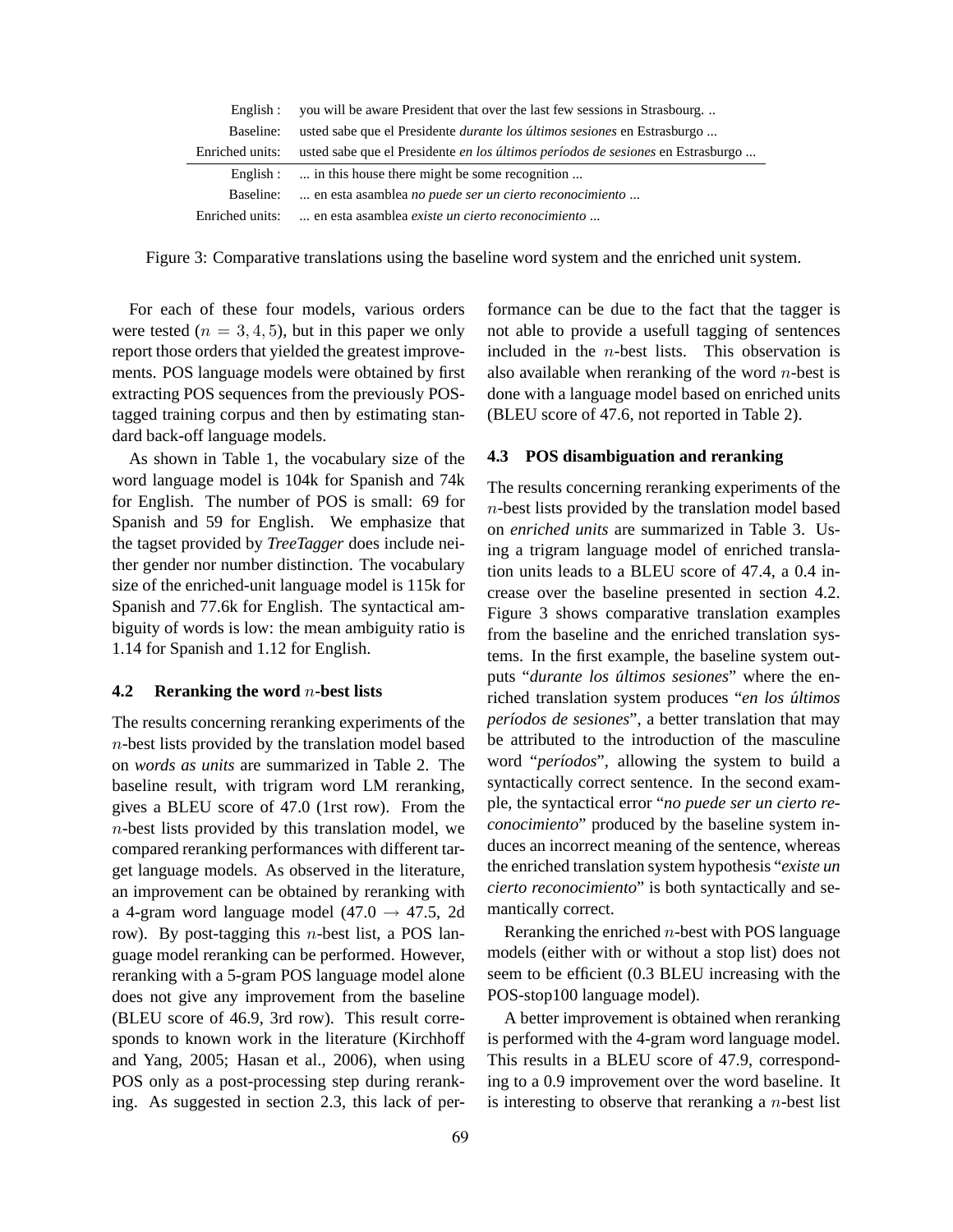|                      | Dev. Test |       |
|----------------------|-----------|-------|
| 3g word LM baseline  | 47 O      | 46.0  |
| 4g word LM reranking | 47.5 46.5 |       |
| 5g POS reranking     | 46.9      | -46.1 |

Table 2: BLEU scores using words as translation units.

obtained with a translation model based on enriched units with a word LM results in better performances than a enriched units LM reranking of a  $n$ -best list obtained with a translation model based on words.

The last two rows of Table 3 give results when combining word and POS language models to rerank the enriched  $n$ -best lists. In both cases, 10 features are used for reranking (8 Moses features + word language model probability + POS language model probability). The best result is obtained by combining the 5-gram word language model with the 5 gram POS-stop100 language model. In that case, the best BLEU score is observed (48.1), with a 2.3% relative increase over the trigram word baseline.

#### **4.4 Results on the test set**

The results on the test set are given in the second column of Tables 2 and 3. Although the enriched translation system is only 0.1 BLEU over the baseline system (46.0  $\rightarrow$  46.1) when using a trigram language model, the best condition observed on the development set (word and POS-stop100 LMs reranking) results in a 46.8 BLEU score, corresponding to a 0.8 increasing.

It can be observed that rescoring with a 4-gram word language model leads to same score resulting in a 1.9% relative increase over the trigram word baseline.

#### **5 Conclusion and future work**

Combining word language model reranking of nbest lists based on syntactically enriched units seems to produce more consistent hypotheses. Using enriched translation units results in a relative 2.3% improvement in BLEU on the development set and 1.9% on the test over the trigram baseline. Over a standard translation model with 4-gram rescoring, the enriched unit translation model leads to an absolute increase in BLEU score of 0.4 both on the development and the test sets. These first results are en-

|                                | Dev. | <b>Test</b> |
|--------------------------------|------|-------------|
| 3g enriched units LM baseline  | 47.4 | 46.1        |
| 4g enriched units LM reranking | 47.8 | 46.8        |
| 4g word LM reranking           | 47.9 | 46.9        |
| 5g POS LM reranking            | 47.5 | 46.2        |
| 5g POS-stop100 LM reranking    | 47.7 | 46.3        |
| word + POS LMs reranking       | 47.9 | 46.9        |
| word + POS-stop100 LMs rerank. | 48.1 | 46.8        |

Table 3: BLEU scores using enriched translation units.

couraging enough to further investigate the integration of syntactic information in the translation model itself, rather than to restrict it to the post-processing pass. As follow-up experiments, it is planned to include gender and number information in the tagset, as well as the word stems to the enriched units.

This work should be considered as preliminary experiments for the investigation of factored translation models, which Moses is able to handle. POS factorization is indeed a way to add some generalization capability to the enriched translation models.

### **6 Acknowledgments**

This work has been partially funded by the European Union under the integrated project TC-STAR (IST-2002-FP6-506738), and by the French Government under the project INSTAR (ANR JCJC06<sub>-143038)</sub>.

We would like to thanks Marc Ferras for his help concerning the Spanish language.

#### **References**

- Frank Vanden Berghen and Hugues Bersini. 2005. CON-DOR, a new parallel, constrained extension of powell's UOBYQA algorithm: Experimental results and comparison with the DFO algorithm. *Journal of Computational and Applied Mathematics*, 181:157–175.
- Peter F Brown, Stephen A Della Pietra, Vincent J Della Pietra, and Robert L Mercer. 1993. The mathematics of statistical machine translation: Parameter estimation. *Computational Linguistics*, 19(2):263–311.
- E. Charniak, K. Knight, and K. Yamada. 2003. Syntaxbased language models for machine translation. In *Proceedings of MT Summit IX*.
- C. Gollan, M. Bisani, S. Kanthak, R. Schlueter, and H. Ney. 2005. Cross domain automatic transcription on